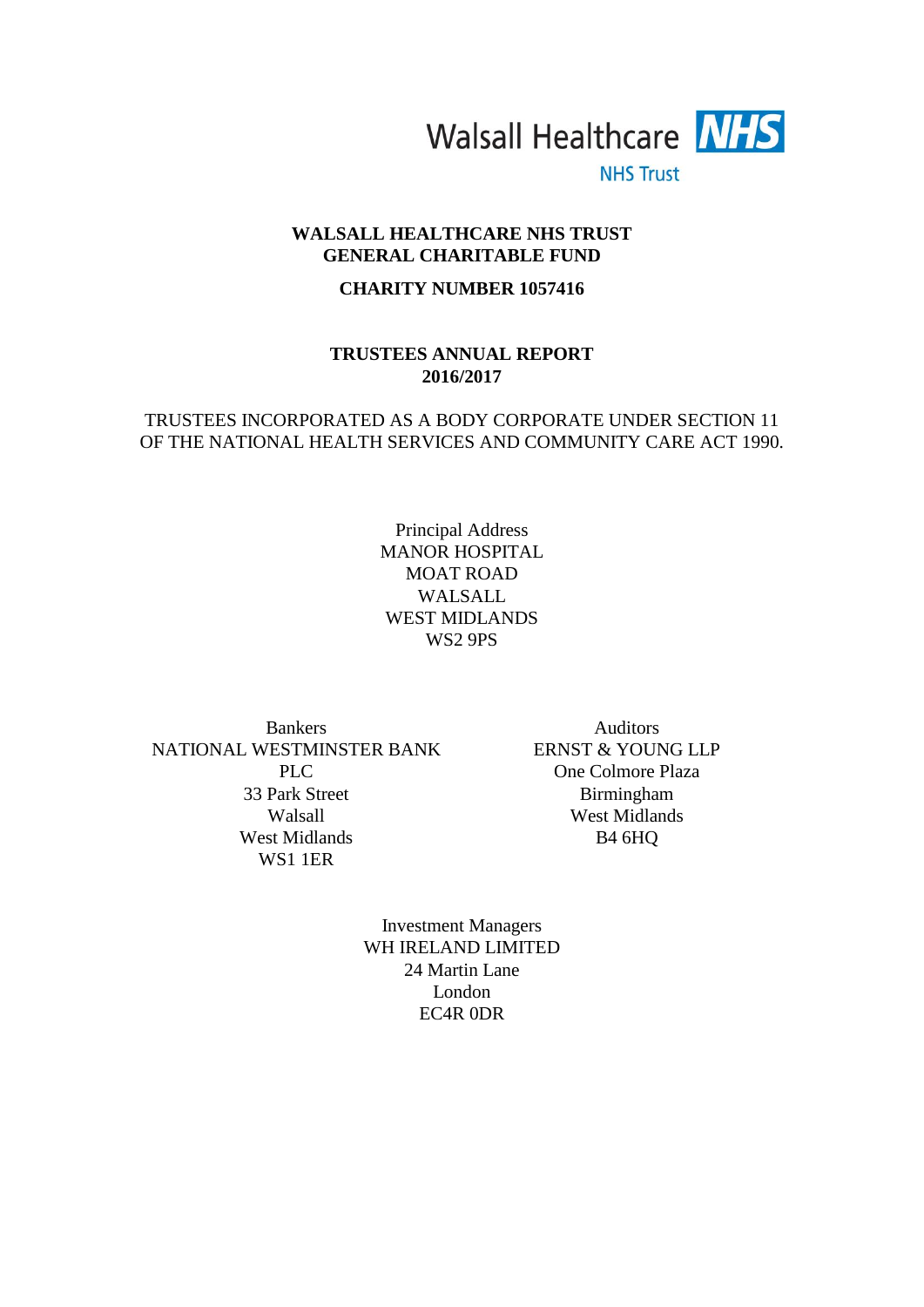The Walsall Healthcare NHS Trust General Charitable Fund is governed by a model declaration of trust for a NHS special purpose charity. The objectives of the charity are for any charitable purpose or purposes relating to the National Health Service wholly or mainly for the service provided by the Walsall Healthcare NHS Trust.

The charity is registered with the Charity Commission who have declared that, under the provisions of section 96 of the Charities Act 2011, the charity and the following charities shall be treated as a single charity for the purposes of Sections 3 and 4 (Registration) of the Charities Act 2011 and for the purposes of Part IV of that Act (Accounting):

- 1. General Charitable Fund
- 2. Medical Specialties Charitable Fund
- 3. Surgical Specialties Charitable Fund
- 4. Women's Services Charitable Fund
- 5. Elderly Care Services Charitable Fund
- 6. Children's Charitable Fund
- 7. Cancer Charitable Fund
- 8. Chemotherapy Unit Charitable Fund
- 9. Pathology Services Charitable Fund
- 10. General Practitioner Ward Charitable Fund
- 11. Staff Education and Training Charitable Fund

The annual accounts comply with the current statutory requirements as notified by the Charity Commissioners and they are in line with the requirements detailed in the Charities Governing Document and the Statement of Recommended Practice (SORP) Financial Reporting Standard for Smaller Entities effective from the 1<sup>st</sup> January 2015.

# **TRUSTEE**

The Walsall Healthcare NHS Trust Board as the Corporate Trustee of the Charitable Funds is governed by the law applicable to Trusts, principally the Trustee Act 2000 and also the law applicable to Charities which is governed by the Charities Act 2011.

As Corporate Trustee, the Trust Board is responsible for the overall management of Charitable Funds.

The Trust Board has devolved responsibility for the on-going management of the funds to the Charitable Funds Committee; the Committee membership comprised:

| Mr A Burns            | Non Executive Director (Chair) up to |
|-----------------------|--------------------------------------|
|                       | and including June 2016 Meeting.     |
| Mr R Beale:           | Non Executive Director (Chair from   |
|                       | September 2016 meeting) Member from  |
|                       | June 2016 meeting.                   |
| Mr J Silverwood:      | Non Executive Director               |
| Mrs V Harris:         | Non Executive Director               |
| Mr Russell Caldicott: | Director of Finance                  |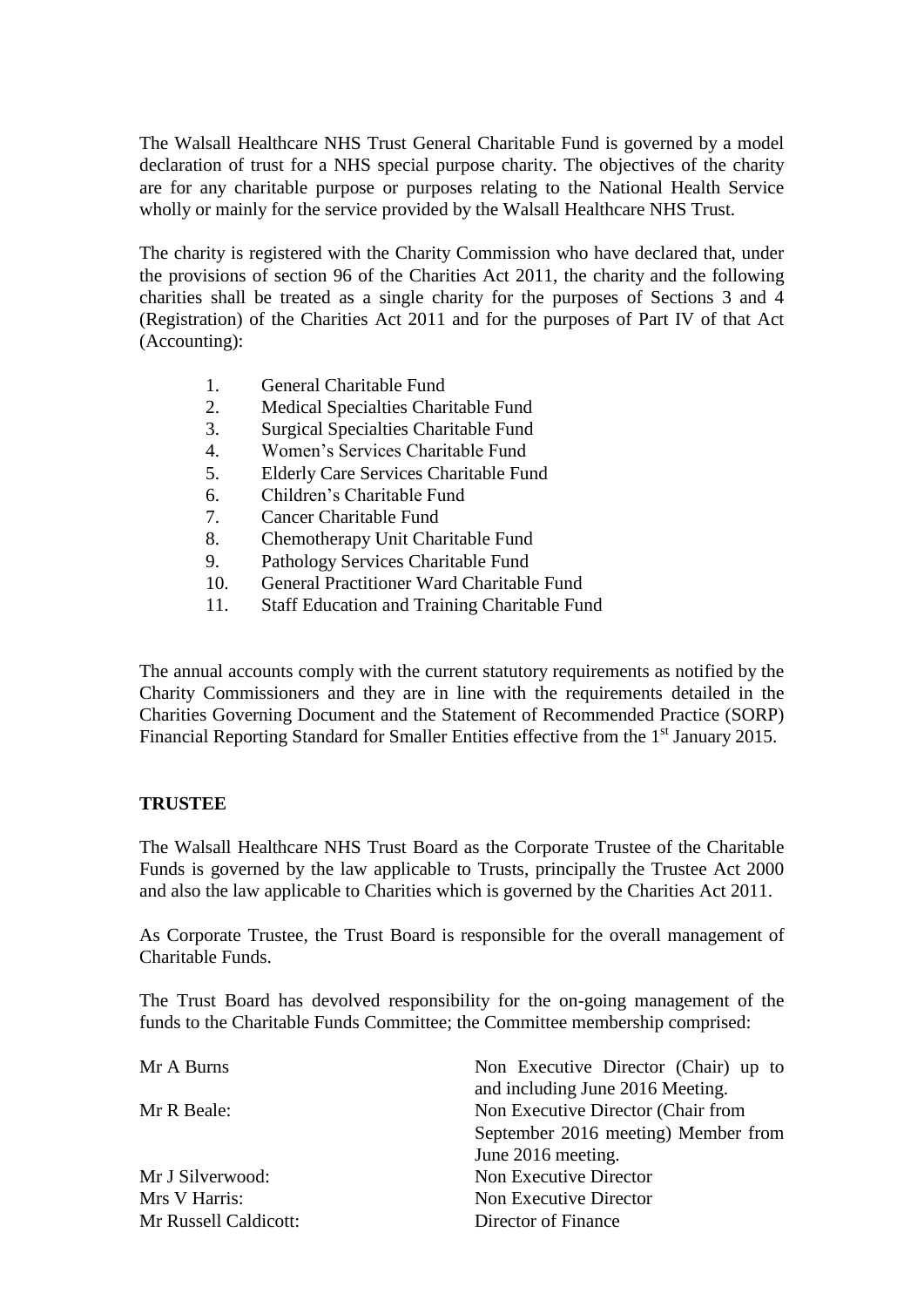Mrs Linda Storey: Trust Secretary

Ms R Overfield Director of Nursing

Members are appointed to the Charitable Funds Committee by election of the presiding Trust Board members.

The Charitable Funds Committee review financial performance of the investment portfolio, monitor expenditure and the balances held on funds, with the aim of encouraging fund managers to utilise the funds available, thereby satisfying the objectives of the Charity and ultimately that of the general public. Funds that have not incurred any expenditure during the year are requested to outline future purchases.

# **Reserves Policy**

The trustees have established a reserves policy as part of their plans to provide long term support to the Trust for research, education, new equipment, staff and patient benefits and building work.

The trustees intend that funds are spent within a reasonable period of receipt and therefore foresee only to maintain reserves sufficient to cover an average of 6 months spending.

# **Income & Expenditure**

During the year the total balances on funds increased by £88,000. The net total of donations and income from investments was £706,000 (including revaluation and disposal of investments) with total expenditure at £618,000.

Donations are received from a wide variety of sources, including bequests. Donations of £227,000 were received from League of Friends to purchase medical equipment during the year. The total value of donations received in the year was £497,000; many of these were received as a way of expressing gratitude for the care provided to individuals or their relatives.

The charity fundraiser arranged fundraising events for the benefit of the Charity e.g. Charity Boxing Match, and Trusts Got Talent Competition. The Charity also benefited from specific fund raising events arranged by Trust employees and external bodies.

During the financial year £8,500 was also received in relation to the Staff Lottery which was the initiative of the Well Wishers Charity (associated trading name of Walsall Healthcare NHS Trust General Charitable Fund) that started during the Financial Year.

The charity ensures that donations received are used in accordance with the wishes of the donor i.e. to purchase medical equipment, provide amenities to patients and staff and finance limited education and medical research.

Charitable funds have been used to purchase medical equipment, to provide amenities for patients and staff and to finance limited medical research and education. As an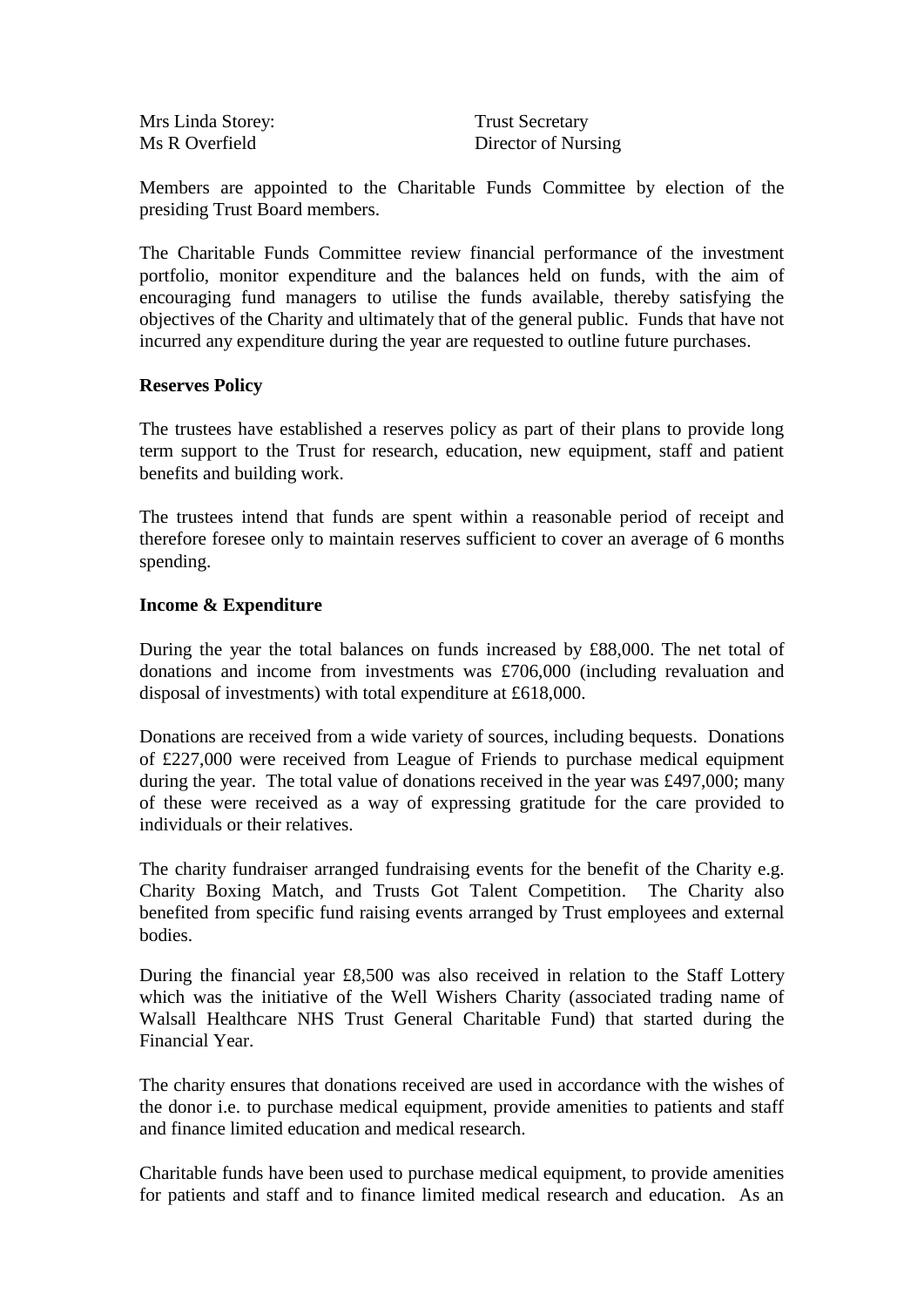example during the financial year the following items of medical equipment were purchased:

| $\Box$ Birthing Beds | £52,000 |
|----------------------|---------|
| $\Box$ Microscopes   | £50,000 |
| $\Box$ Flex Focus    | £49,999 |
| □ Cardiac Monitors   | £35,652 |
| □ Camera Stack       | £34,737 |

The Charity has the following commitments for the forthcoming year:

| $\Box$ | Mannoscanner and Consumables     | £67,844 |
|--------|----------------------------------|---------|
| $\Box$ | Airvo Units                      | £7,425  |
| $\Box$ | <b>Medical Research Software</b> | £4,820  |
| $\Box$ | Picnic Benches                   | £4.230  |

During 2016/17 the total market value of investments within the portfolio increased by £167,000, representing an increase of 12%. The overall gain on the revaluation of investments within the portfolio is £153,000. This reflects a revaluation gain on investment of 11% after the disposal and purchase of investments.

The Corporate Trustees have considered exposure to falls in the value of investments as the major risk to which the Charity is exposed. The Investment strategy has been revised to change the weighting of the investments within the portfolio. This was required to empower the investment manager to respond quicker to changing market conditions and ensure a contradictory strategy was not deployed to maintain previous disadvantageous equity ratios.

Investments are not made in industries whose aims and objectives are contrary to those of the NHS, e.g. Tobacco Industries, Breweries.

All donations will be gratefully received and will assist in improving patient and staff amenities. They should be sent to:

> The General Office Walsall Healthcare NHS Trust Manor Hospital Moat Road Walsall WS2 9PS

Walsall Healthcare NHS Trust General Charitable Account

The following is an extract of the accounts and has been compiled to assist readers in understanding the Charity's financial affairs.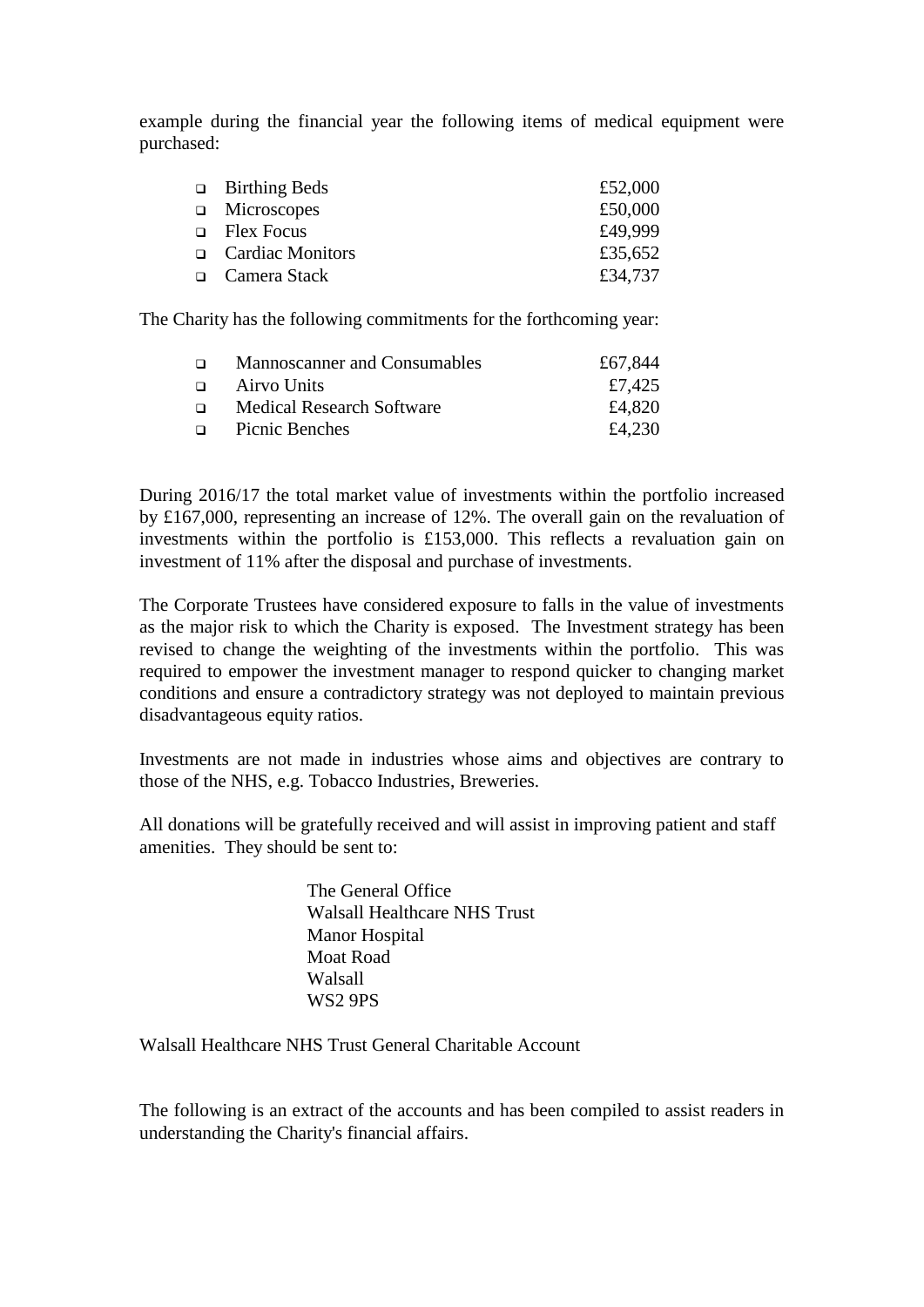# **STATEMENT OF FINANCIAL ACTIVITIES FOR YEAR ENDED 31 MARCH 2017**

|                                                              | 2016/17              | 2016/17                   | 2016/17              | 2015/16              |
|--------------------------------------------------------------|----------------------|---------------------------|----------------------|----------------------|
|                                                              | £000<br>Unrestricted | £000<br><b>Restricted</b> | £000<br><b>Total</b> | £000<br><b>Total</b> |
| <b>Income and Endowments from:</b>                           |                      |                           |                      |                      |
| Donations and legacies                                       | 132                  | 365                       | 497                  | 256                  |
| Other trading activities                                     | $\overline{4}$       | $\overline{4}$            | 8                    | 9                    |
| <b>Investment Income</b>                                     | 29                   | 7                         | 36                   | 28                   |
| Other Income                                                 | 8                    | $\overline{4}$            | 12                   | 23                   |
| <b>Total Incoming Resources</b>                              | 173                  | 380                       | 553                  | 316                  |
| Expenditure on:                                              |                      |                           |                      |                      |
| Raising funds                                                | 24                   | $\overline{2}$            | 26                   | 30                   |
| <b>Charitable Activities</b>                                 | 326                  | 266                       | 592                  | 477                  |
| <b>Total Resources Expended</b>                              | 350                  | 268                       | 618                  | 507                  |
| <b>Net Incoming/(Outgoing) Resources</b>                     | (177)                | 112                       | (65)                 | (191)                |
| Gains/(Losses) on revaluation and disposal of<br>investments | 124                  | 29                        | 153                  | (134)                |
| Net movement in funds                                        | (53)                 | 141                       | 88                   | (325)                |
| Fund balances brought forward at 31 March 2015               | 965                  | 192                       | 1,157                | 1,482                |
| Fund balances carried forward at 31 March 2016               | 912                  | 333                       | 1,245                | 1,157                |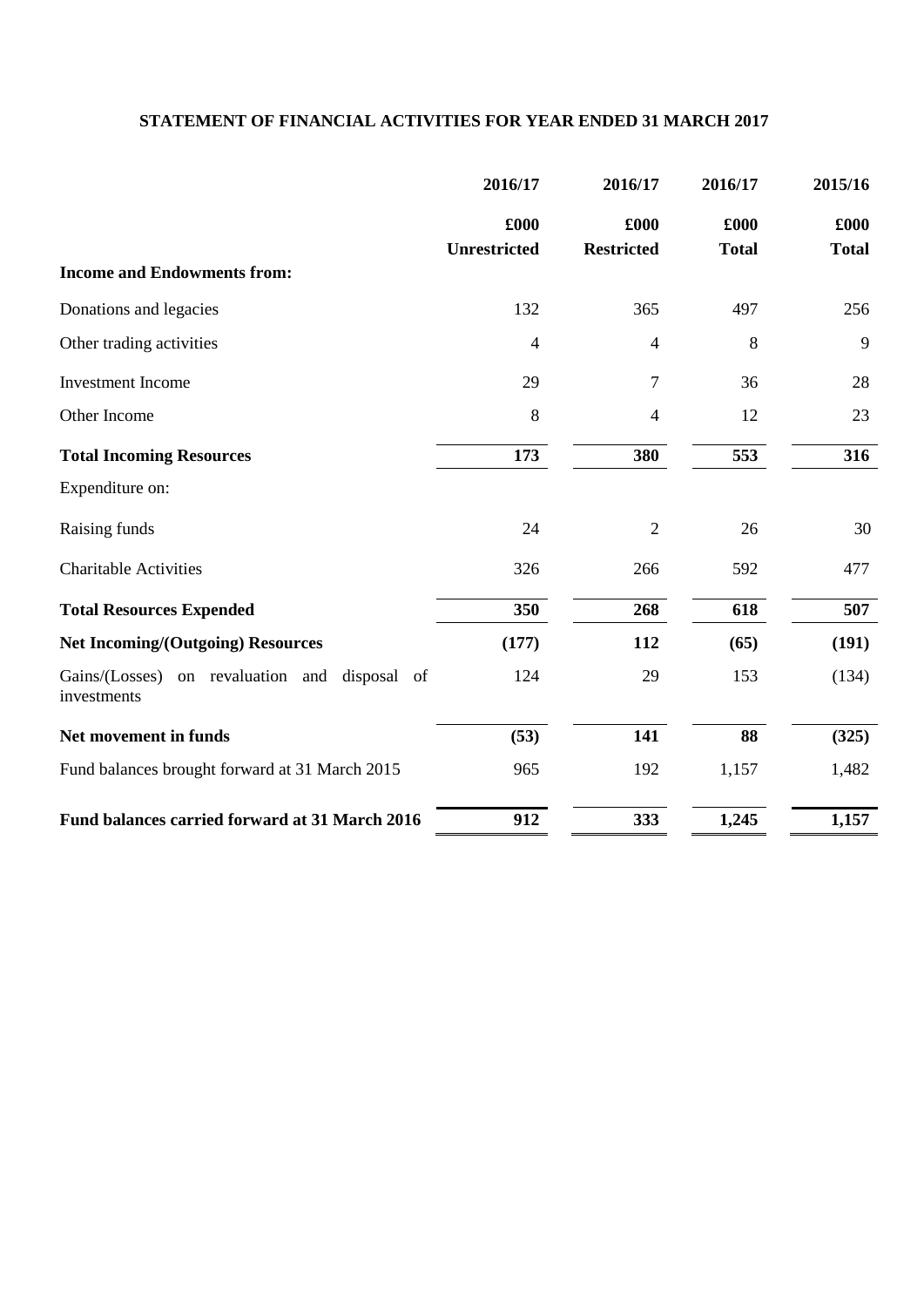# **BALANCE SHEET AS AT 31 MARCH 2017**

|                                   | 2016/17<br>£000 | 2015/16<br>£000 |
|-----------------------------------|-----------------|-----------------|
| <b>Fixed Assets:</b>              |                 |                 |
| Investments                       | 1,540           | 1,373           |
| <b>Total Fixed Assets</b>         | 1,540           | 1,373           |
| <b>Current Assets:</b>            |                 |                 |
| Debtors                           | 3               | 4               |
| Investments                       | 20              | 11              |
| Cash at bank and in hand          | 148             | 36              |
| <b>Total Current Assets</b>       | 171             | 51              |
| <b>Liabilities:</b>               |                 |                 |
| Creditors due within one year     | (466)           | (267)           |
| <b>Total Net Assets</b>           | 1,245           | 1,157           |
| <b>Total Funds of the Charity</b> |                 |                 |
| Restricted income funds           | 333             | 192             |
| Unrestricted funds                | 912             | 965             |
|                                   | 1,245           | 1,157           |

# **Approved on behalf of the Trustee**

Tith

**MR RUSSELL CALDICOTT DIRECTOR OF FINANCE**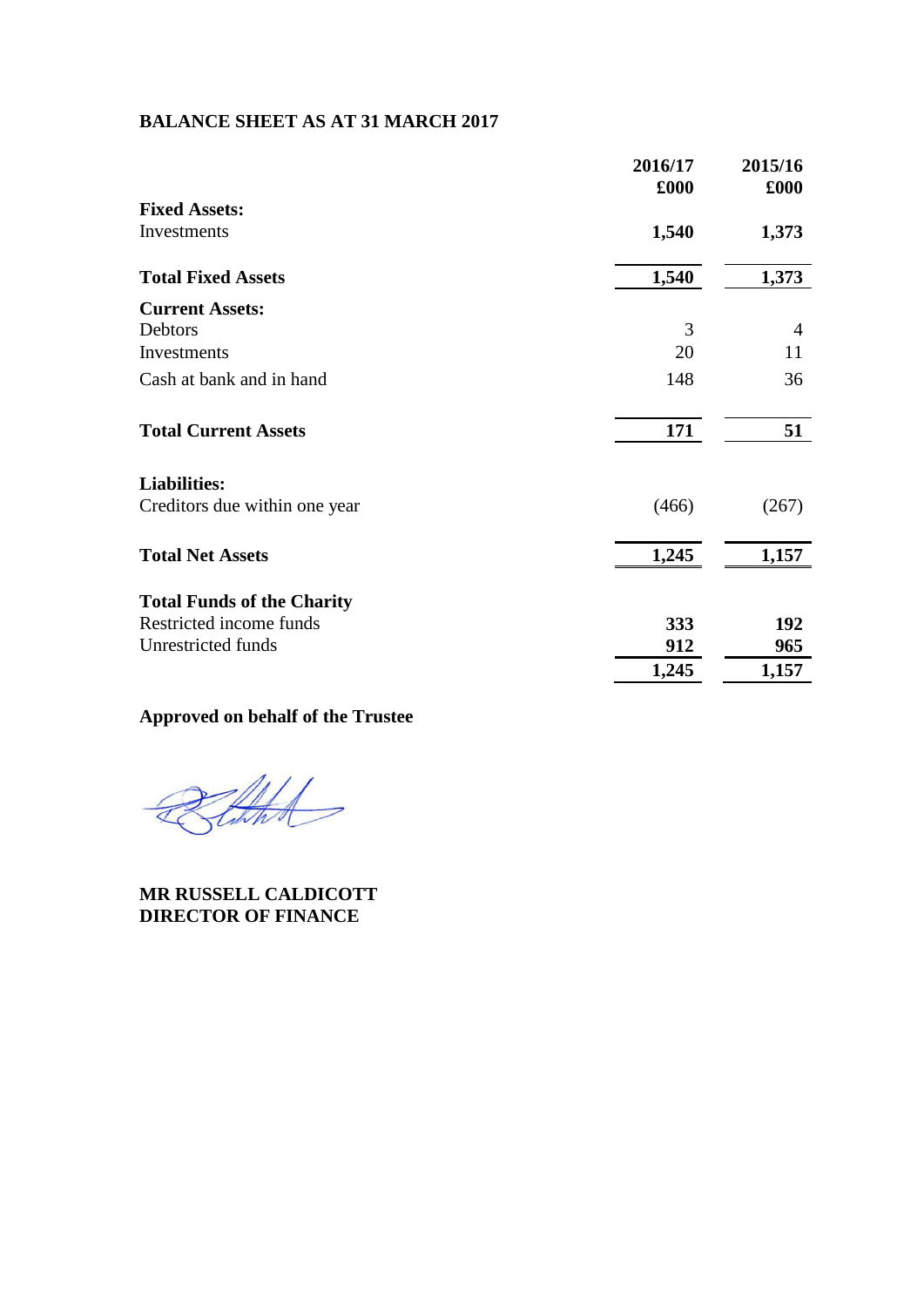# **WALSALL HEALTHCARE NHS TRUST**

# **CHARITABLE TRUST ACCOUNT 2016/2017**

### **Statement of trustees' responsibilities**

The trustees are responsible for:

- a. Keeping proper accounting records which disclose with reasonable accuracy at any time the financial position of the funds held on trust and to enable them to ensure that the accounts comply with requirements in the Charities Act 1993 and those outlined in the directions issued by the Secretary of State;
- b. Keeping proper accounting records which disclose with reasonable accuracy at any time the financial position of the funds held on trust and to enable them to ensure that the accounts comply with requirements in the Charities Act 1993 and those outlined in the directions issued by the Secretary of State;
- c. Establishing and monitoring a system of internal control; and
- d. Establishing arrangements for the prevention and detection of fraud and corruption.

The trustees are required under the Charities Act 2006 and the National Health Service Act 1977 to prepare accounts for each financial year. The Secretary of State, with the approval of the Treasury, directs that these accounts give a true and fair view of the financial position of the funds held on trust, in accordance with the Charities Act 2006. In preparing those accounts, the trustees are required to:

- a. Apply on a consistent basis accounting policies laid down by the Secretary of State with the approval of the Treasury:
- b. Make judgements and estimates which are reasonable and prudent;
- c. State whether applicable accounting standards have been followed, subject to any material departures disclosed and explained in the accounts.

The trustees confirm that they have met the responsibilities set out above and complied with the requirements for preparing the accounts. The financial statements set out on pages 5 and 6 attached have been compiled from and are in accordance with the financial records maintained by the trustees.

By Order of the Trustees Signed:

**Chairman**

Trustee *ZAHA*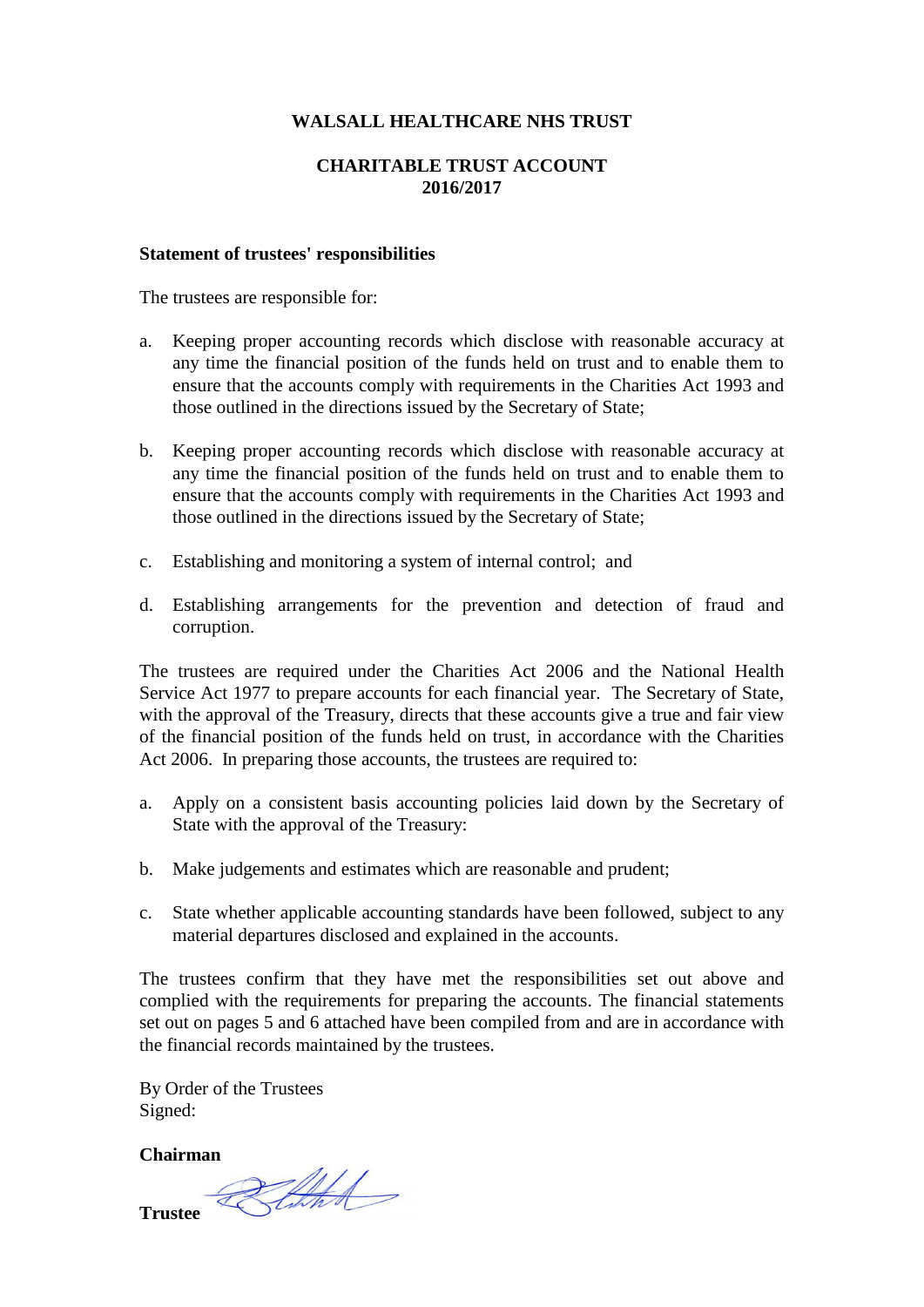



# **WALSALL HEALTHCARE NHS TRUST**

# **FUNDS HELD ON TRUST ANNUAL ACCOUNTS 2016-17**

# **FOREWORD**

These accounts have been prepared by the Trustees under section 98(2) of the National Health Service Act 1977 (as amended 2006) in the forms which the Secretary of State has, with the approval of Treasury, directed.

# **STATUTORY BACKGROUND**

The Trustees have been appointed under s11 of the NHS and Community Care Act 1990.

The Walsall Healthcare NHS Trust General Charitable Funds held on trust are registered with the Charity Commission and include funds in respect of the Manor Hospital.

# **MAIN PURPOSE OF THE FUNDS HELD ON TRUST**

The main purpose of the charitable funds held on trust is to apply income for any charitable purpose relating to the National Health Service wholly or mainly for the services provided by the Walsall Healthcare NHS Trust.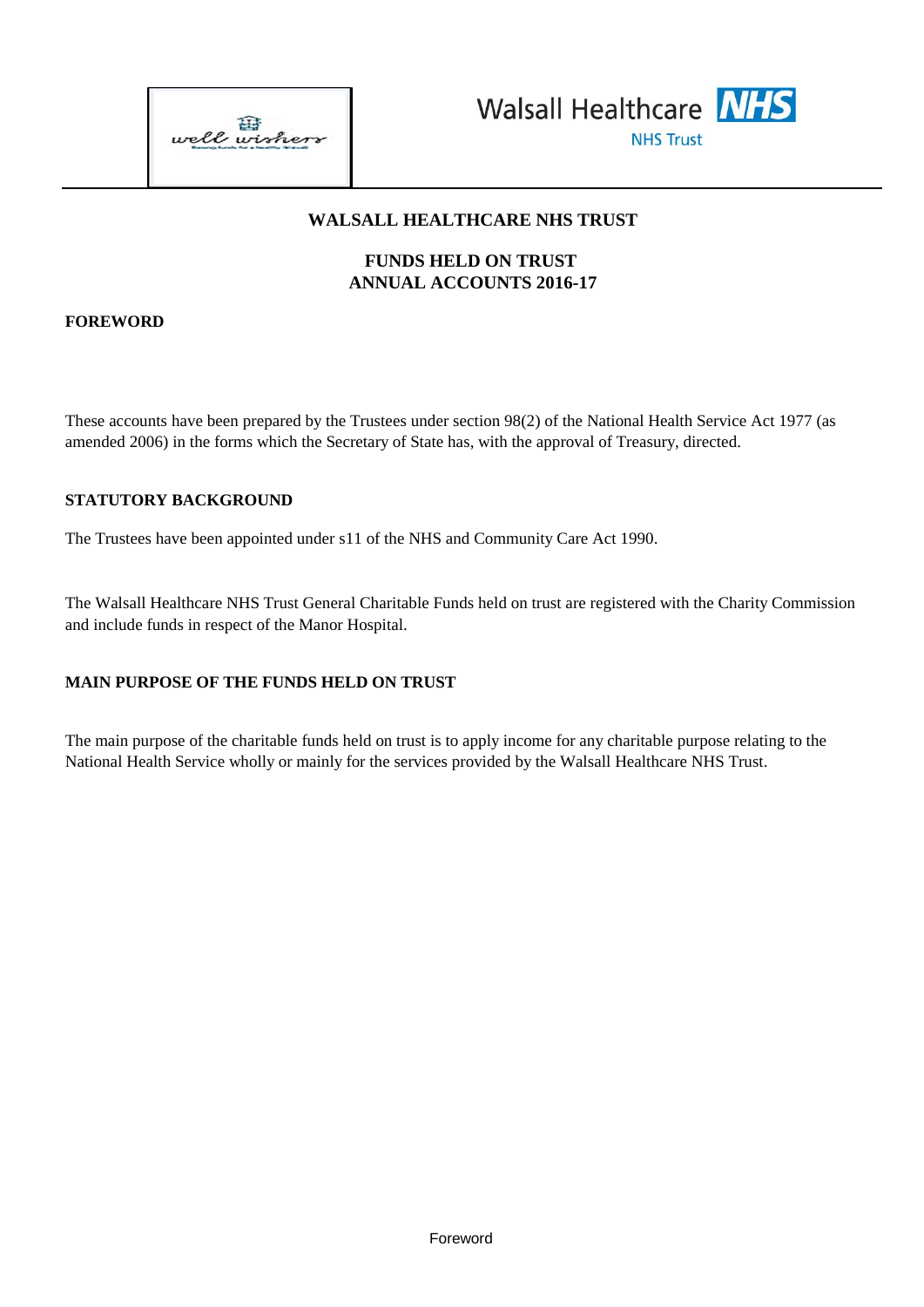## Report to the Trustees of the Walsall Healthcare NHS Trust General Charitable Fund (charity number 1057416) on the accounts for the year ended 31 March 2017 set out on pages 1 to 8 of the Funds Held on Trust Annual Accounts 2016-17

This report is made solely to the trustees, as a body. The examination has been undertaken so that we might state to the trustees those matters that are required to be stated in an examiner's report and for no other purpose. To the fullest extent permitted by law, we do not accept or assume responsibility to anyone other than the charity and the trustees as a body, for this examination, for this report, or for the statements made.

## Respective responsibilities of trustees and examiner

The charity's trustees are responsible for the preparation of the accounts. The charity's trustees consider that an audit is not required for this year under section 144 of the Charities Act 2011 ("the Charities Act") and that an independent examination is needed.

It is my responsibility to:

- examine the accounts under section 145 of the Charities Act.  $\bullet$
- to follow the procedures laid down in the general Directions given by the Charity Commission  $\bullet$ (under section 145(5)(b) of the Charities Act, and
- to state whether particular matters have come to my attention.

### Basis of independent examiner's statement

My examination was carried out in accordance with general Directions given by the Charity Commission. An examination includes a review of the accounting records kept by the charity and a comparison of the accounts presented with those records. It also includes consideration of any unusual items or disclosures in the accounts, and seeking explanations from the trustees concerning any such matters. The procedures undertaken do not provide all the evidence that would be required in an audit, and consequently no opinion is given as to whether the accounts present a 'true and fair' view and the report is limited to those matters set out in the statement below.

#### Independent examiner's statement

In connection with my examination, no matter has come to my attention

- 1. which gives me reasonable cause to believe that in, any material respect, the requirements:
	- to keep accounting records in accordance with section 130 of the Charities Act: and
	- to prepare accounts which accord with the accounting records and comply with the accounting requirements of the Charities Act

have not been met: or

2. to which, in my opinion, attention should be drawn in order to enable a proper understanding of the accounts to be reached.

SR Unk

Date: 30 January 2018

For and on behalf of Ernst & Young LLP, Birmingham

Notes:

1. The maintenance and integrity of the Walsall Healthcare NHS Trust General Charitable Fund web site is the responsibility of the directors; the work carried out by the auditors does not involve consideration of these matters and, accordingly, the auditors accept no responsibility for any changes that may have occurred to the financial statements since they were initially presented on the web site.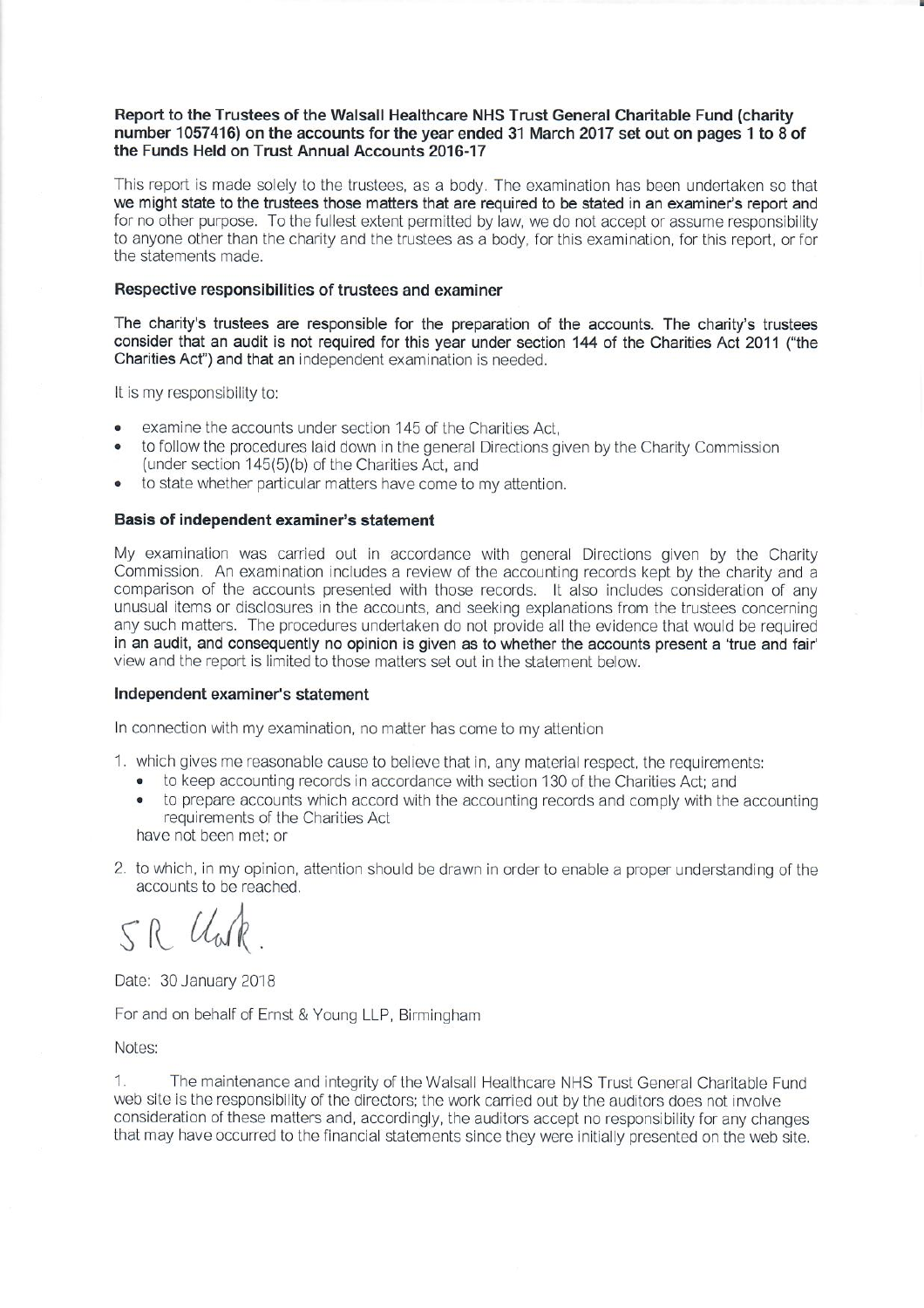# **Statement of Financial Activities for the year ended 31 March 2017**

|                                                                 |              |                |                |                          | 2016-17      | 2015-16      |
|-----------------------------------------------------------------|--------------|----------------|----------------|--------------------------|--------------|--------------|
|                                                                 | <b>Notes</b> | Unrestricted   | Restricted     | Endowment                | <b>Total</b> | Total        |
|                                                                 |              | Funds          | Funds          | Funds                    | <b>Funds</b> | Funds        |
|                                                                 |              | $\pounds000$   | $\pounds000$   | $\pounds000$             | £000         | $\pounds000$ |
| <b>Income and Endowments from:</b>                              |              |                |                |                          |              |              |
| Donations and legacies                                          |              | 132            | 365            | ÷,                       | 497          | 256          |
| Other trading activities                                        |              | $\overline{4}$ | $\overline{4}$ | ÷,                       | 8            | 9            |
| Investment income                                               | 7.3          | 29             | $\tau$         | ÷,                       | 36           | 28           |
| Other                                                           | 2.1          | 8              | $\overline{4}$ | ÷,                       | 12           | 23           |
| <b>Total</b>                                                    |              | 173            | 380            | $\blacksquare$           | 553          | 316          |
| <b>Expenditure on:</b>                                          |              |                |                |                          |              |              |
| Raising funds                                                   | 4.1          | 24             | $\overline{2}$ |                          | 26           | 30           |
| <b>Charitable Activities</b>                                    | 4.2          | 326            | 266            | $\overline{\phantom{a}}$ | 592          | 477          |
| <b>Total</b>                                                    |              | 350            | 268            | $\blacksquare$           | 618          | 507          |
| Net income/(expenditure)                                        |              | (177)          | 112            |                          | (65)         | (191)        |
| Other recognised gains/(losses):                                |              |                |                |                          |              |              |
| Gains/(losses) on revaluation and disposal of investment assets |              | 124            | 29             | ÷,                       | 153          | (134)        |
| Net movement in funds                                           | 5            | (53)           | 141            | $\blacksquare$           | 88           | (325)        |
| <b>Reconciliation of funds:</b>                                 |              |                |                |                          |              |              |
| Fund balances brought forward at 31 March 2016                  |              | 965            | 192            |                          | 1,157        | 1,482        |
| Total fund balances carried forward at 31 March 2017            |              | 912            | 333            | $\blacksquare$           | 1,245        | 1,157        |

The notes at pages 3 to 8 form part of this account.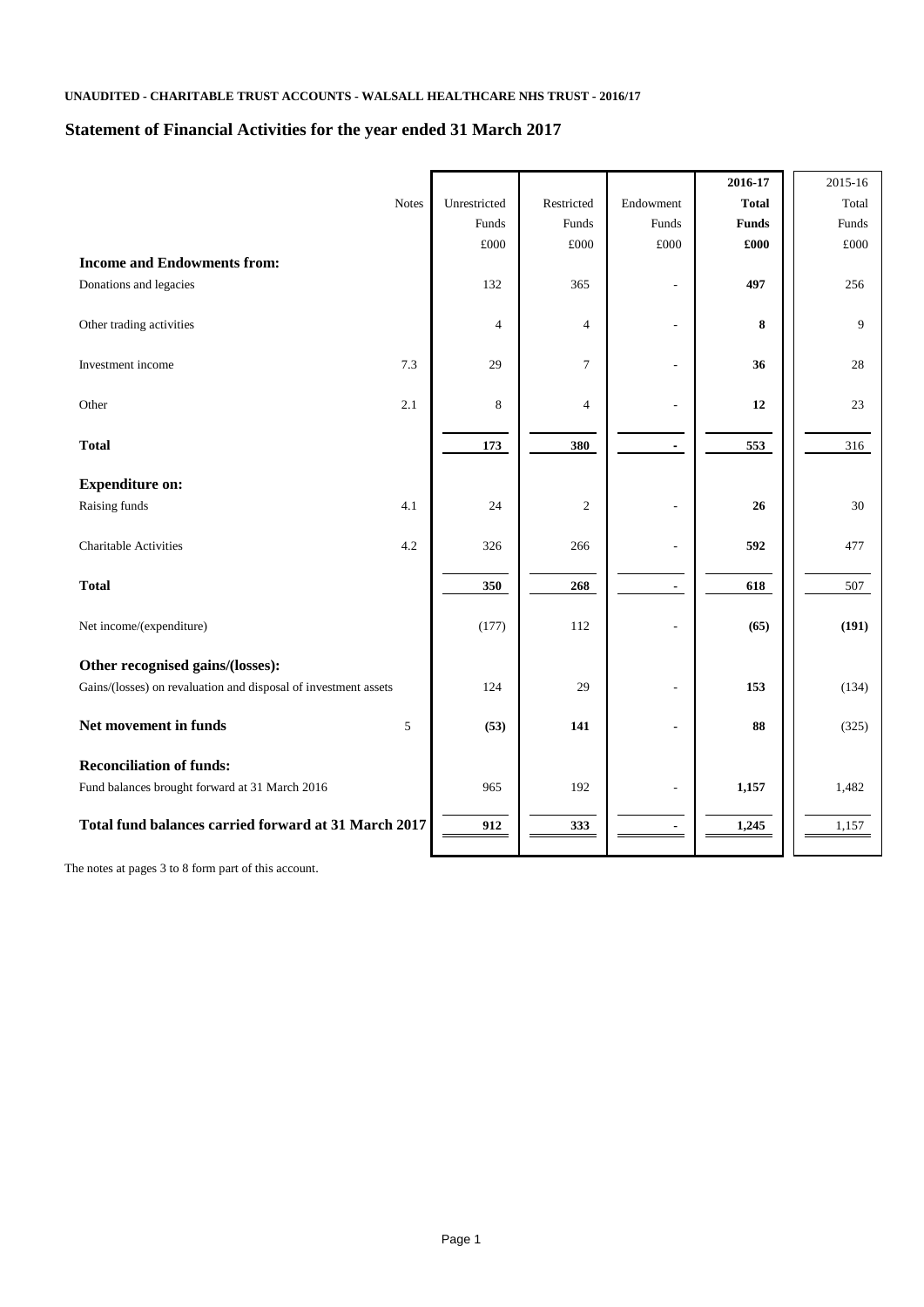# **Balance Sheet as at 31 March 2017**

|                                                   | <b>Notes</b> | <b>Total at</b><br>31 March 2017<br>£000 | Total at<br>31 March 2016<br>£000 |
|---------------------------------------------------|--------------|------------------------------------------|-----------------------------------|
| <b>Fixed assets:</b>                              |              |                                          |                                   |
| Investments                                       | 7.1          | 1,540                                    | 1,373                             |
| <b>Total fixed assets</b>                         |              | 1,540                                    | 1,373                             |
| <b>Current assets:</b>                            |              |                                          |                                   |
| <b>Debtors</b>                                    | 8            | 3                                        | 4                                 |
| Investments                                       | 7.2          | 20                                       | 11                                |
| Cash at bank and in hand                          |              | 148                                      | 36                                |
| <b>Total current assets</b>                       |              | 171                                      | 51                                |
| <b>Liabilities:</b>                               |              |                                          |                                   |
| Creditors: Amounts falling due<br>within one year | 9            | (466)                                    | (267)                             |
| Net current(liabilities)                          |              | (295)                                    | (216)                             |
| <b>Total assets less current liabilities</b>      |              | 1,245                                    | 1,157                             |
| <b>Total net assets</b>                           |              | 1,245                                    | 1,157                             |
| The funds of the charity:                         |              |                                          |                                   |
| Restricted income funds                           | 10           | 333                                      | 192                               |
| Unrestricted funds                                | 10.1         | 912                                      | 965                               |
| <b>Total unrestricted funds</b>                   |              | 912                                      | 965                               |
| <b>Total charity funds</b>                        |              | 1,245                                    | 1,157                             |
|                                                   |              |                                          |                                   |

The notes at pages 3 to 8 form part of this account.

Signed:

Date: 30th January 2018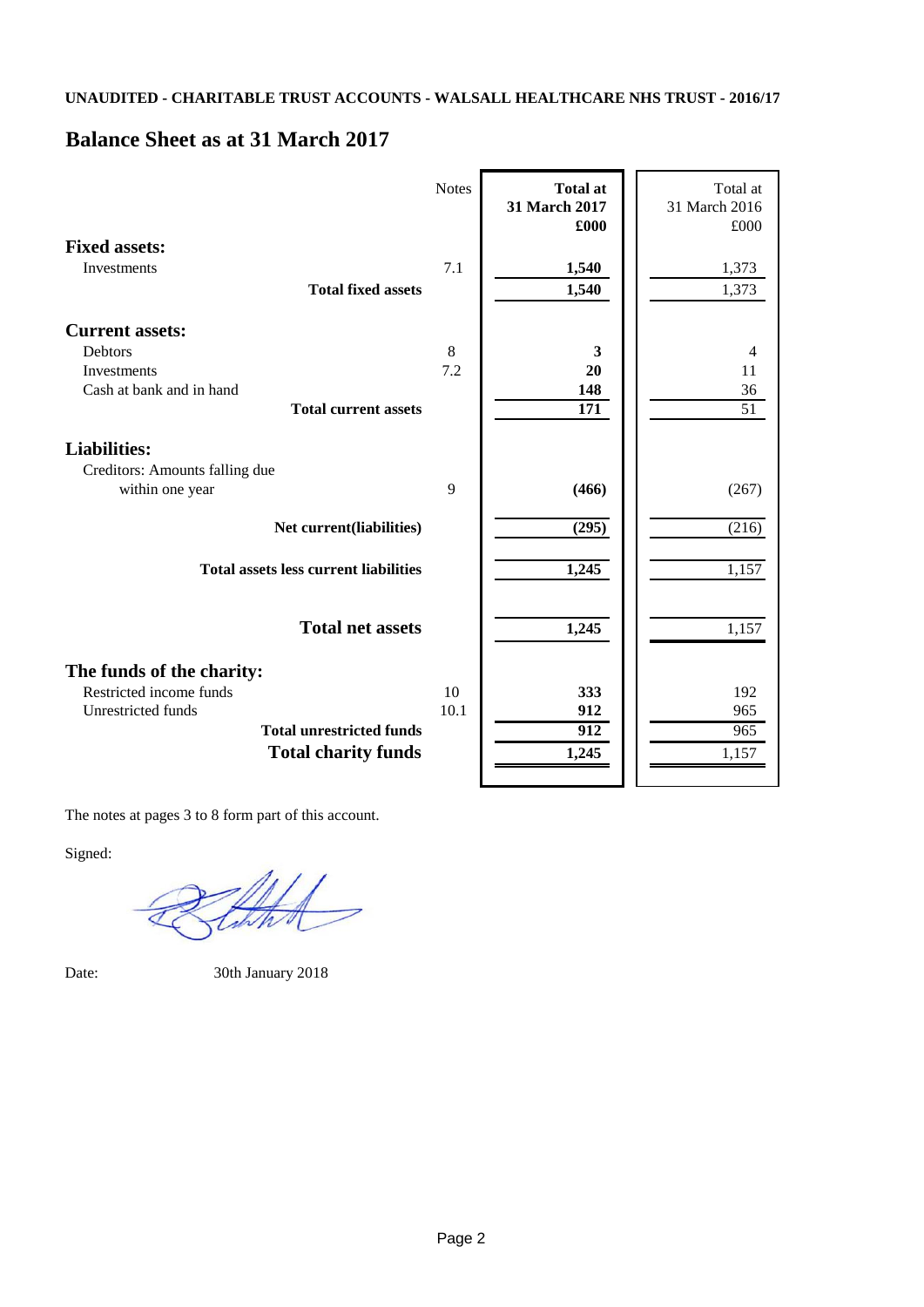#### **NOTES TO THE ACCOUNTS**

#### **1. Accounting Policies**

#### **1.1 Accounting Convention**

The principal accounting policies adopted, judgements and key sources of estimation uncertainty in the preparation of the financial statements are as follows:

a) Basis of preparation

The financial statements have been prepared in accordance with Accounting and Reporting by Charities: Statement of Recommended Practice applicable to charities preparing their accounts in accordance with the Financial Reporting Standard for Smaller Entities published on 16/07/14, the Financial Reporting Standard for Smaller Entities (effective January 2015). Assets and liabilities are initially recognised at historical cost or transaction value unless otherwise stated in the relevant accounting policy note(s).

b) Preparation of the accounts on a going concern basis

These accounts have been prepared on a going concern basis. The trustees have been regularly updated on the financial activities of the charity during the financial year and are not aware of any material uncertainties that will affect the charity continuing in operational exsitence for the foreseeable future. For this reason the trustees continue to adopt the going concern basis in preparing the accounts.

#### **1.2 Income Recognition**

- a. Income is recognised in the Statement of Financial Activities when the following three factors are be met:
	- i Entitlement arises when a particular resource is receivable or the charity's right becomes legally enforceable;
	- ii. Probable when there is a reasonable certainty that the incoming resources will be received: and

iii. Measurement - when the monetary value of the income and related transaction costs can be measured with sufficient reliability.

#### b. Gifts in kind:

- i Assets given for distribution by the funds are included in the Statement of Financial Activities only when distributed.
- ii. Assets given for use by the funds (e.g. property for its own occupation) are included in the Statement of Financial Activities as incoming resources when receivable.

iii. period in which the gift is sold. Gifts made in kind but on trust for conversion into cash and subsequent application by the funds are included in the accounting

In all cases the amount at which gifts in kind are brought into account is either a reasonable estimate of their value to the funds or the amount actually realised. The basis of the valuation is disclosed in the annual report.

c. Intangible income

Intangible income (e.g. the provision of free accommodation) is included in the accounts with an equivalent amount in outgoing resources, if there is a financial cost borne by another party. The value placed on such income is the financial cost of the third party providing the resources.

d. Legacies d. Legacies

Legacies are accounted for as incoming resources once the receipt of the legacy becomes reasonably certain. This will be once confirmation has been received from the representatives of the estates that payment of the legacy will be made or property transferred and once all conditions attached to the legacy have been fulfilled.

#### **1.3 Resources expended**

The funds held on trust accounts are prepared in accordance with the accruals concept. All expenditure and the related liability is recognised once there is a legal or constructive obligation to make a payment to a third party.

a. Cost of generating funds

The cost of generating funds are the costs associated with generating income for the funds held on trust.

b. Grants payable

Grants payable are payments, made to third parties (including NHS bodies) in the furtherance of the funds held on trust's charitable objectives to relieve those who are sick. They are accounted for on an accruals basis where the conditions for their payment have been met or where a third party has a reasonable expectation that they will receive the grant. This includes grants paid to NHS Bodies.

c. Governance Costs

These are accounted for on an accruals basis and are recharges of appropriate proportions of the costs from Walsall Healthcare NHS Trust.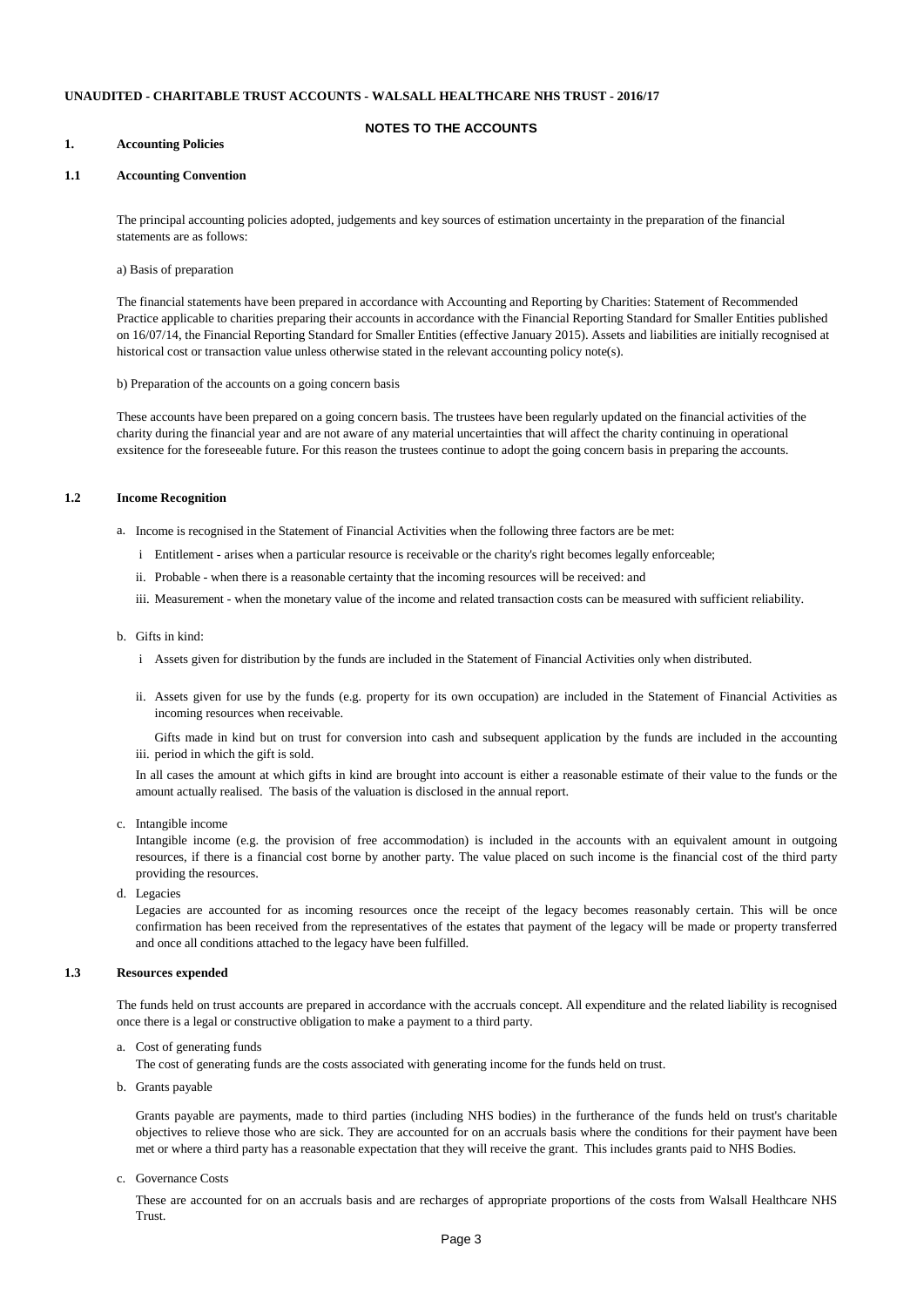#### **1.4 Structure of funds**

Where there is a legal restriction on the purpose to which a fund maybe put, the fund is classified in the accounts as a restricted fund. Funds where the capital is held to generate income for charitable purposes and cannot itself be spent are accounted for a endowment funds. Other funds are classified as unrestricted funds. Funds which are not legally restricted but which the Trustees have chosen to earmark for set purposes are classified funds. The major funds held within these categories are disclosed in note 1.10

#### **1.5 Investment Fixed Assets**

Investment fixed assets are shown at market value.

- a. Quoted stocks and shares are included in the balance sheet at mid-market price, ex-div.
- b. Other investment fixed assets are included at trustees' best estimate of market value.

#### **1.6 Realised gains and losses**

All gains and losses are taken to the Statement of Financial Activities as they arise. Realised gains and losses on investments are calculated as the difference between sales proceeds and opening market value (or date of purchase if later). Unrealised gains and losses are calculated as the difference between market value at the year end and opening market value ( or date of purchase if later).

### **1.7 Pensions Contributions**

The charity does not directly employ individuals, however the costs of the fundraiser have been recharged and therefore pension contributions are indirectly paid by way of this salary recharge.

### **1.8 Change in the Basis of Accounting**

There has been no change in the basis of accounting during the year.

#### **1.9 Prior Year Adjustments**

There has been no change to the accounts of prior years.

### **1.10 Pooling Scheme**

An official pooling scheme is operated for investments relating to the following funds:

General Charitable Fund Medical Specialties Fund Surgical Specialties Fund Women's Services Fund Elderly Care Services Fund Children's Services Funds Pathology Services Funds General Practitioner Ward Fund Chemotherapy Unit Fund Cancer Fund Staff Education and Training Fund

The Scheme was registered with the Charity Commission on 17 March 1998.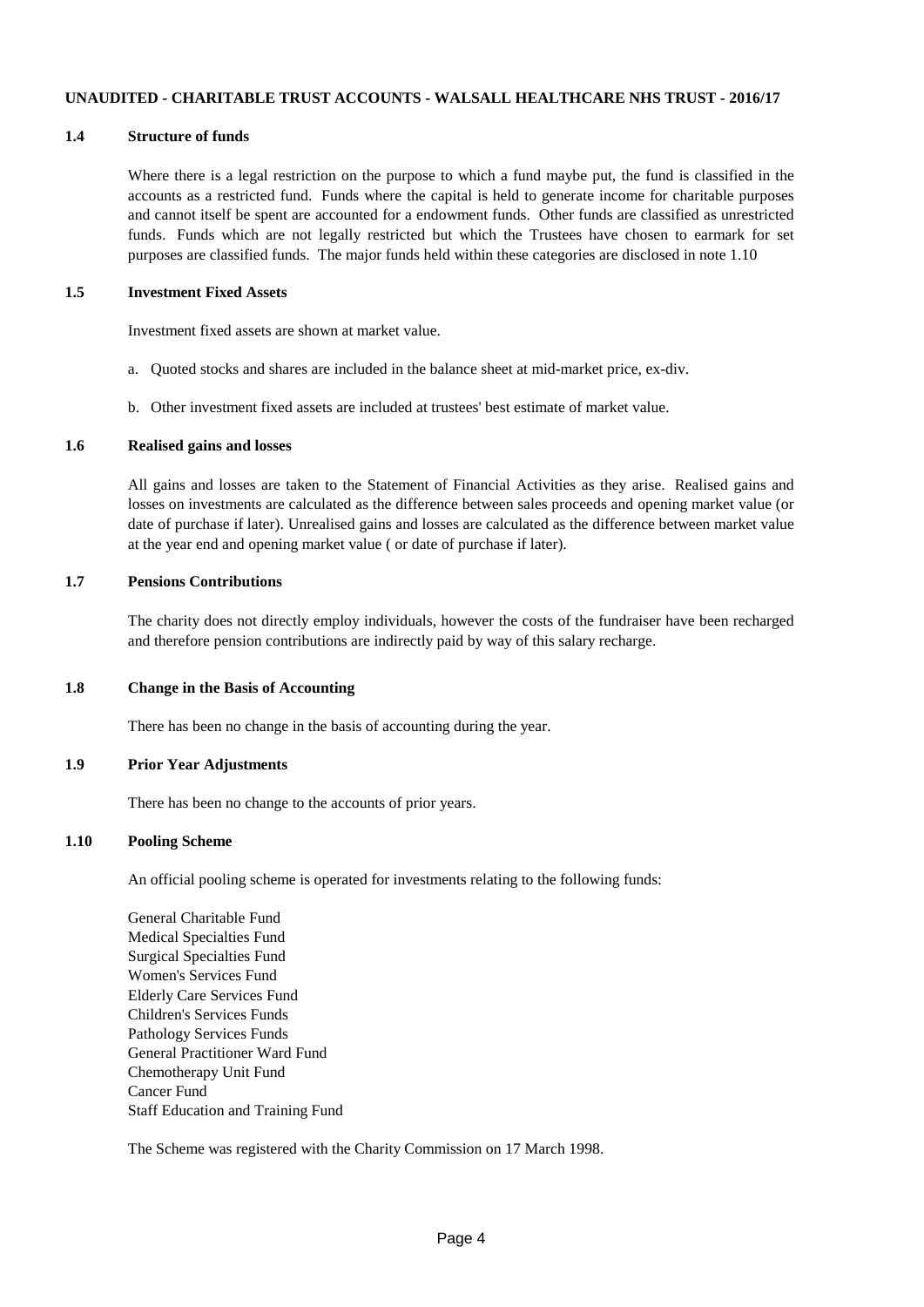### **2.1 Details of Other income**

During the financial year £8,500 was received in relation to the Staff Lottery which was the initiative of the Well Wishers Charity (associated trading name of Walsall Healthcare NHS Trust General Charitable Fund) that started during the Financial Year.

- **2.2 Material Grants received by category** No grants were received during the year.
- **3.1 Details of resources expended grants** There were no material grants paid during the year.
- **3.2 Grants made to institutions** No grants were made to institutions during the year.
- **3.3 Grants paid to individuals** No grants were paid to individuals during the year.
- **4 Details of Expenditure**

### **4.1 Analysis of Raising Funds Costs**

|                          | Unrestricted | Restricted | Endowment | <b>Total</b> | Total |
|--------------------------|--------------|------------|-----------|--------------|-------|
|                          | Funds        | Funds      | Funds     | 2017         | 2016  |
|                          |              |            |           | <b>Funds</b> | Funds |
|                          | £000         | £000       | £000      | £000         | £000  |
| Fundraising salary costs | 16           |            |           | 16           | 19    |
| Investment managers fee  | 8            | 2          | -         | 10           | 11    |
|                          |              |            |           |              |       |
|                          | 24           |            |           | 26           | 30    |
|                          |              |            |           |              |       |

The Charity does not directly employ staff. The Charity incurred a recharge of fundraising salary costs of £16,000 in generating funds.

# **4.2 Details of Expenditure - Charitable Activities**

|                                | Unrestricted | Restricted | Endowment | <b>Total</b> | Total |
|--------------------------------|--------------|------------|-----------|--------------|-------|
|                                | Funds        | Funds      | Funds     | 2017         | 2016  |
|                                |              |            |           | <b>Funds</b> | Funds |
| Other:                         | £000         | £000       | £000      | £000         | £000  |
|                                |              |            |           |              |       |
| Patients welfare and amenities | 231          | 251        |           | 482          | 437   |
| Staff welfare and amenities    | 63           |            |           | 66           |       |
| Miscellaneous                  |              |            |           |              |       |
|                                | 294          | 258        |           | 552          | 439   |
|                                |              |            |           |              |       |

### **Analysis of Support & Governance Costs included within Charitable Activities**

|                                        | Unrestricted | Restricted | Endowment | <b>Total</b> | Total |
|----------------------------------------|--------------|------------|-----------|--------------|-------|
|                                        | Funds        | Funds      | Funds     | 2017         | 2016  |
|                                        |              |            |           | <b>Funds</b> | Funds |
|                                        | £000         | £000       | £000      | £000         | £000  |
| Management                             |              |            |           | o            |       |
| <b>Finance Administration</b>          | 23           |            |           | 30           | 28    |
| <b>Finance Administration Software</b> |              |            |           |              |       |
| Audit fee                              |              |            |           |              |       |
|                                        | 32           |            |           | 40           | 38    |
|                                        |              |            |           |              |       |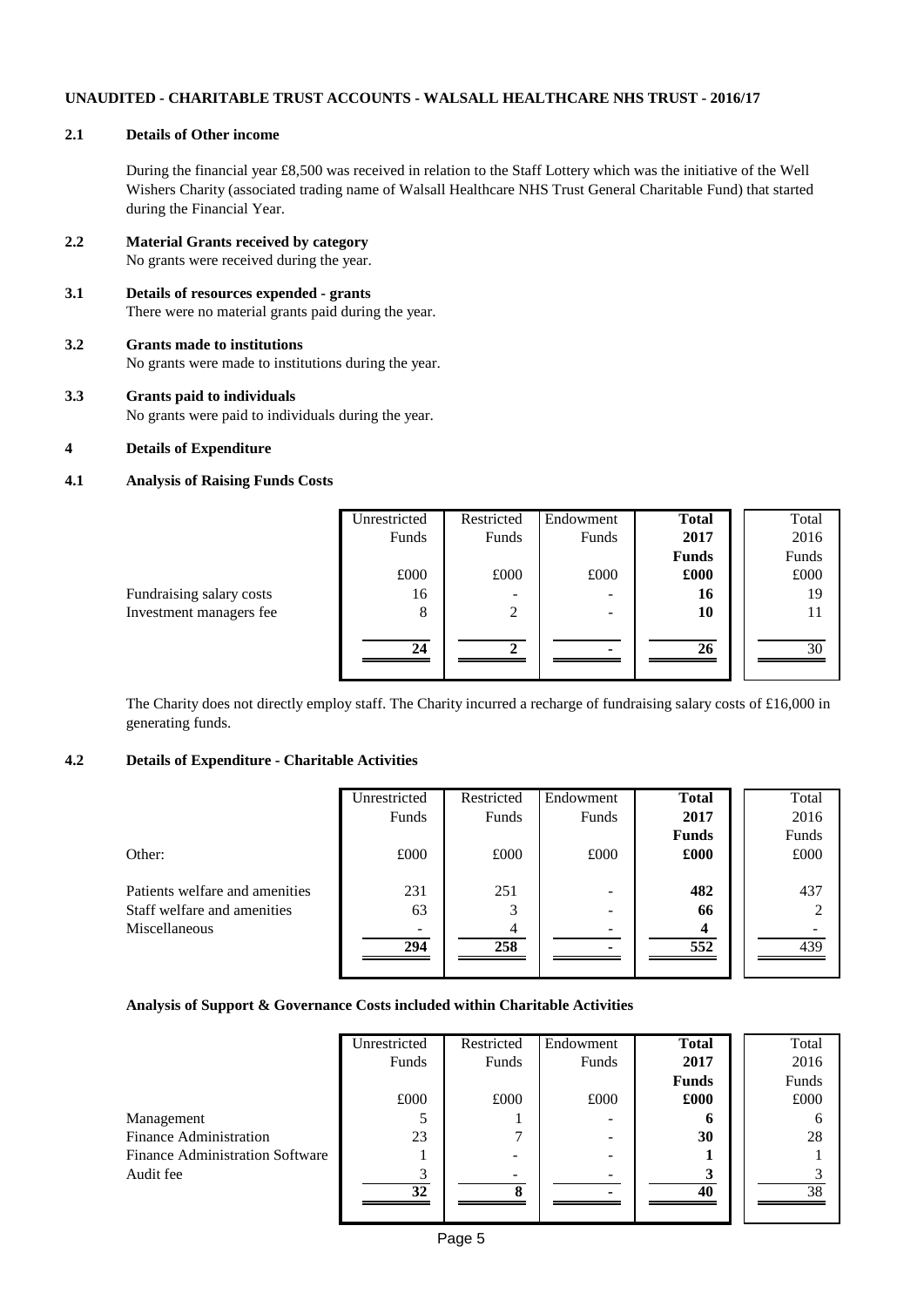# **5 Changes in Resources Available for Charity Use**

|                       | Unrestricted<br>Funds | Restricted<br>Funds | Endowment<br>Funds       | <b>Total</b><br>2017 | Total<br>2016 |
|-----------------------|-----------------------|---------------------|--------------------------|----------------------|---------------|
|                       | £000                  | £000                | £000                     | <b>Funds</b><br>£000 | Funds<br>£000 |
| Net movement in funds | (53)                  | 141                 | $\overline{\phantom{0}}$ | 88                   | (325)         |

#### **6 Fixed Assets**

The charity does not hold any fixed assets.

# **7 Analysis of Fixed Investment Assets**

# **7.1 Fixed Asset Investments Total** Total **2017** 2016 **£000** £000 Market value at 31 March 2016 **1,576** 1,576 Less: Disposals at carrying value **(489)** (231) Add: Acquisitions at cost **503** 162 Net gain / (loss) on revaluation **153** (134) Market value at 31 March 2017 **1,373** 1,373 Historic cost at 31 March 2017 **1,262** 1,119 **Market Value at 31 March 2017 £000** £000 **31 March 2017** 31 March 2016

Fixed Interest **34** 43 UK Equities & Funds **1,298** 905<br>Overseas Equities and Funds **1,298** 208 425 Overseas Equities and Funds **208 1,540 1**,573

# **7.2 Short term investments and deposits**

| 2015-16  | 2016-17      | Held       | Held     |
|----------|--------------|------------|----------|
| Total    | <b>Total</b> | outside UK | in UK    |
| £000     | £000         | £000       | £000     |
| 11<br>11 | 20<br>20     |            | 20<br>20 |

**1,540** 1,373

| 7.3 | <b>Total investment income</b> |  |
|-----|--------------------------------|--|
|     |                                |  |

| Held  | Held       | 2016-17      | 2015-16 |
|-------|------------|--------------|---------|
| in UK | outside UK | <b>Total</b> | Total   |
| £000  | £000       | £000         | £000    |
| 36    | -          | 36           | 28      |
| 36    |            | 36           |         |
|       |            |              |         |

Investments listed on Stock Exchange

Cash held as part of investment portfolio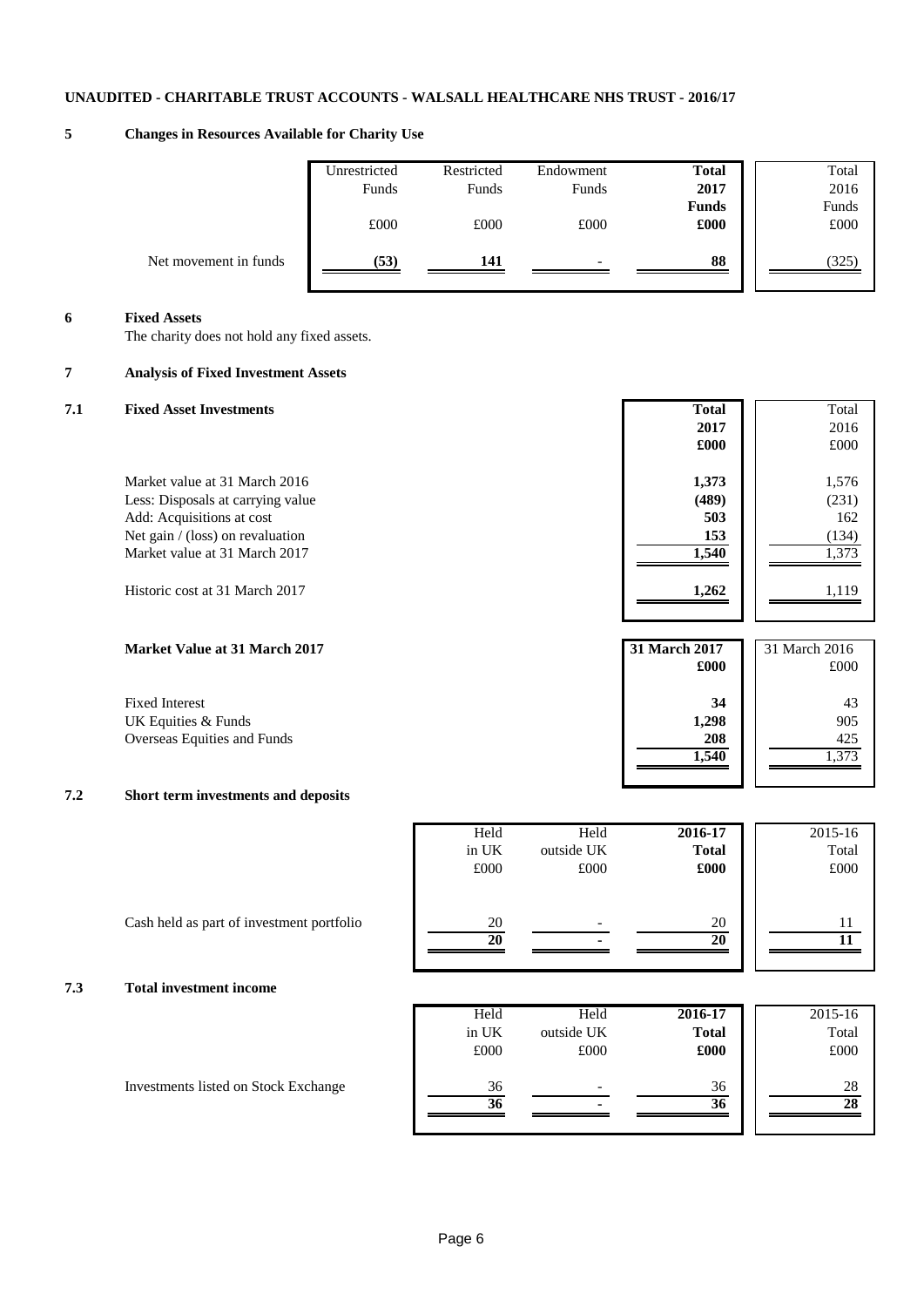### **8 Analysis of Debtors**

|   |                              | 31 March 2017<br>£000 | 31 March 2016<br>£000 |
|---|------------------------------|-----------------------|-----------------------|
|   | Accrued income               | 4                     | 4                     |
| Q | <b>Analysis of Creditors</b> |                       |                       |
|   |                              | 31 March 2017<br>£000 | 31 March 2016<br>£000 |
|   | Trade creditors<br>Accruals  | 404<br>62<br>466      | 144<br>123<br>267     |

# **10 Details of Restricted Funds**

**10.1**

Restricted income of £365,000 was receipted during the year from Donations and Legacies. Donations totalling £226,000 were received from League of Friends throughout the year to purchase medical equipment. Donations of £24,000 were received for Specialist Palliative Care. Legacies of £95,000 to improve Children's stay in hospital and £20,000 to purchase medical equipment were received.

# **Details of Material Funds - Designated Funds**

| Name of fund                                                                                                                                                                                                                                                                                  | Description of the nature and purpose of each fund                                                                                                                                                |  |  |
|-----------------------------------------------------------------------------------------------------------------------------------------------------------------------------------------------------------------------------------------------------------------------------------------------|---------------------------------------------------------------------------------------------------------------------------------------------------------------------------------------------------|--|--|
| General<br><b>Medical Specialties</b><br><b>Surgical Specialties</b><br><b>Women's Services</b><br><b>Elderly Care Services</b><br>Children's Services<br><b>Pathology Services</b><br><b>General Practitioner Ward</b><br>Chemotherapy Unit<br>Cancer<br><b>Staff Education and Training</b> | For any charitable purpose relating to the<br>National Health Service wholly<br>- or<br>mainly for the benefit of the named<br>specialty/activity<br>of<br>the<br>Walsall<br>Hospitals NHS Trust. |  |  |

#### **10.2 Details of Endowment Funds**

The Charitable fund has not received any endowments during the year. The funds of the Charity do not contain any endowments.

## **11 Contingencies**

There are no contingent gains or losses on which to report.